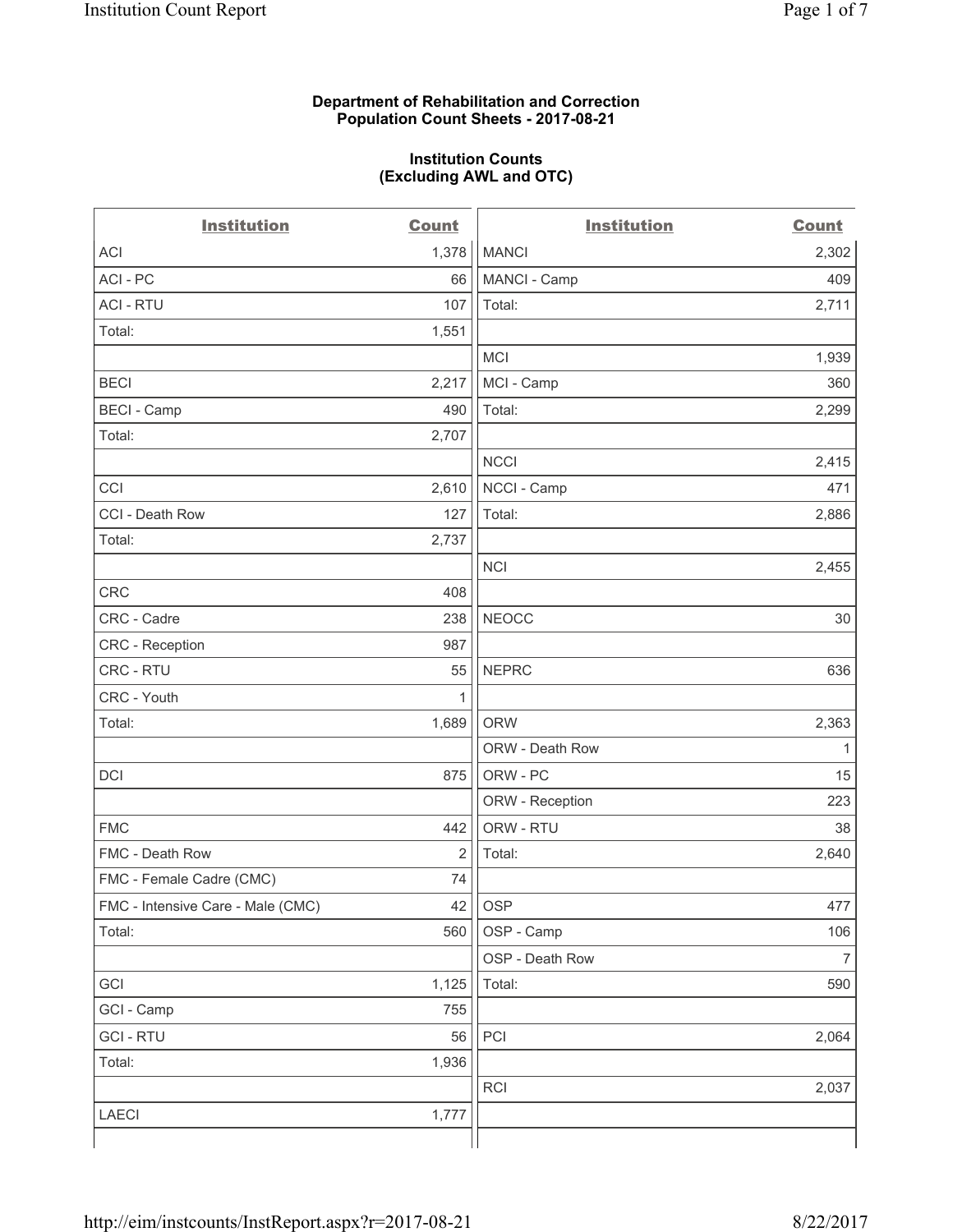|                          |       | <b>RICI</b> | 2,601                              |
|--------------------------|-------|-------------|------------------------------------|
| LECI                     | 2,249 |             |                                    |
| LECI - Camp              | 191   | SCI         | 2,022                              |
| Total:                   | 2,440 |             |                                    |
|                          |       | SOCF        | 1,236                              |
| LOCI                     | 2,289 | SOCF - RTU  | 62                                 |
|                          |       | Total:      | 1,298                              |
| LORCI                    | 218   |             |                                    |
| LORCI - Cadre            | 146   | <b>TCI</b>  | 1,088                              |
| <b>LORCI - Reception</b> | 1,023 | TCI - Camp  | 444                                |
| Total:                   | 1,387 | Total:      | 1,532                              |
|                          |       |             |                                    |
| <b>MACI</b>              | 1,059 | <b>TOCI</b> | 851                                |
| MACI - Minimum           | 1,271 | TOCI - PC   | 96                                 |
| Total:                   | 2,330 | Total:      | 947                                |
|                          |       |             |                                    |
|                          |       | <b>WCI</b>  | 1,204                              |
|                          |       | WCI - RTU   | 32                                 |
|                          |       | Total:      | 1,236                              |
|                          |       |             |                                    |
|                          |       |             | <b>Total Population:</b><br>50,262 |

\* The Total Population includes 30 Offenders with Reason Codes 30 & 31. \*\* The Total Population includes 41 Offenders with Reason Code 0A.

### **Male Population by Security Level (Include AWL and Exclude OTC)**

| <b>Security Level</b>  | <b>Body</b> | <b>AWL</b> | $(-OTC)$ | <b>Total</b> |
|------------------------|-------------|------------|----------|--------------|
| Total Level 5          | 83          |            |          | 83           |
| Total Level 4          | 2,160       | 23         | 21       | 2,162        |
| Total Level 3          | 11,524      | 130        | 96       | 11,558       |
| Total Level 2          | 16,170      | 259        | 189      | 16,240       |
| Total Level 1          | 15,865      | 182        | 92       | 15,955       |
| <b>Total Death Row</b> | 137         |            |          | 137          |
| <b>Total Male</b>      | 45,939      | 596        | 400      | 46,135       |

#### **Female Population by Institution (Include AWL and Exclude OTC)**

| <b>Institution</b>       | <b>Body</b> | <b>AWL</b> | $(-OTC)$ | <b>Total</b>  |  |  |
|--------------------------|-------------|------------|----------|---------------|--|--|
| DCI                      | 875         | 10         |          | 880           |  |  |
| <b>FMC</b>               | 20          |            |          | $\Omega$<br>∠ |  |  |
| FMC - Female Cadre (CMC) | 74          |            |          | 75            |  |  |
|                          |             |            |          |               |  |  |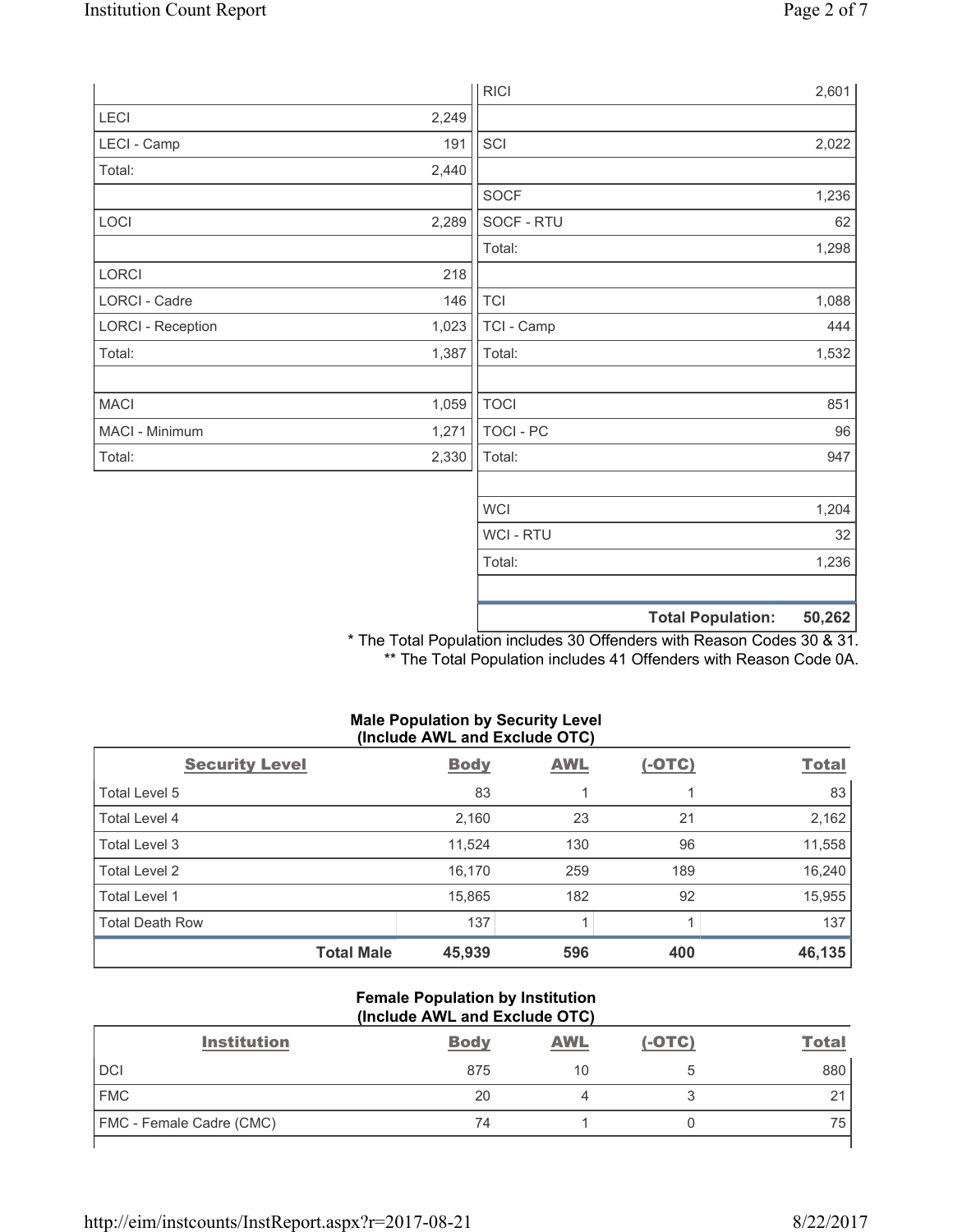|                        | <b>Total Population:</b> | 50,182 | 677 | 442 | 50,417 |
|------------------------|--------------------------|--------|-----|-----|--------|
|                        | <b>Total Female</b>      | 4,243  | 81  | 42  | 4,282  |
| ORW - RTU              |                          | 38     | 0   |     | 38     |
| ORW - Reception        |                          | 223    | 0   |     | 223    |
| ORW - PC               |                          | 15     | 0   |     | 15     |
| <b>ORW - Death Row</b> |                          |        | 0   |     |        |
| <b>ORW</b>             |                          | 2,362  | 47  | 25  | 2,384  |
| <b>NEPRC</b>           |                          | 635    | 19  | 9   | 645    |

## **Male Population by Institution: Security Level 5 (Include AWL and Exclude OTC)**

| <b>Institution</b> | <b>Body</b>                | <b>AWL</b> | $(-OTC)$ | <b>Total</b> |
|--------------------|----------------------------|------------|----------|--------------|
| CRC                |                            |            |          |              |
| LECI               |                            |            |          |              |
| LORCI              |                            | 0          |          |              |
| <b>MACI</b>        | $\mathfrak{p}$             | 0          |          |              |
| <b>OSP</b>         | 50                         |            |          | 50           |
| SOCF               | 23                         | 0          |          | 23           |
| SOCF - RTU         | 4                          |            |          |              |
| <b>WCI</b>         |                            |            |          |              |
|                    | <b>Total Level 5</b><br>83 |            |          | 83           |

# **Male Population by Institution: Security Level 4 (Include AWL and Exclude OTC)**

| <b>Institution</b>       | <b>Body</b>    | <b>AWL</b>     | $(-OTC)$       | <b>Total</b> |
|--------------------------|----------------|----------------|----------------|--------------|
| <b>ACI</b>               | 10             |                |                | 10           |
| CCI                      | $\sqrt{5}$     | 0              | $\mathbf 0$    | 5            |
| CRC                      | 20             | 0              | $\Omega$       | 20           |
| CRC - Reception          | $\overline{2}$ |                |                | 2            |
| CRC - RTU                | 1              | $\mathbf 0$    | $\mathbf 0$    |              |
| <b>FMC</b>               |                | $\mathbf 0$    | $\mathbf 0$    |              |
| LECI                     | 36             | $\mathbf 0$    | $\mathbf 0$    | 36           |
| LOCI                     | 1              | $\mathbf 0$    | $\mathbf 0$    |              |
| LORCI                    | 14             | $\overline{2}$ | $\overline{2}$ | 14           |
| <b>LORCI - Reception</b> | 11             | $\mathbf 0$    | $\mathbf 0$    | 11           |
| <b>MACI</b>              | 23             | $\mathbf 0$    | $\Omega$       | 23           |
| <b>MANCI</b>             | 63             | и              |                | 63           |
| <b>MCI</b>               | $\overline{2}$ | $\mathbf 0$    | $\Omega$       | 2            |
| <b>NCCI</b>              | $\overline{2}$ | 0              | $\Omega$       | $\sqrt{2}$   |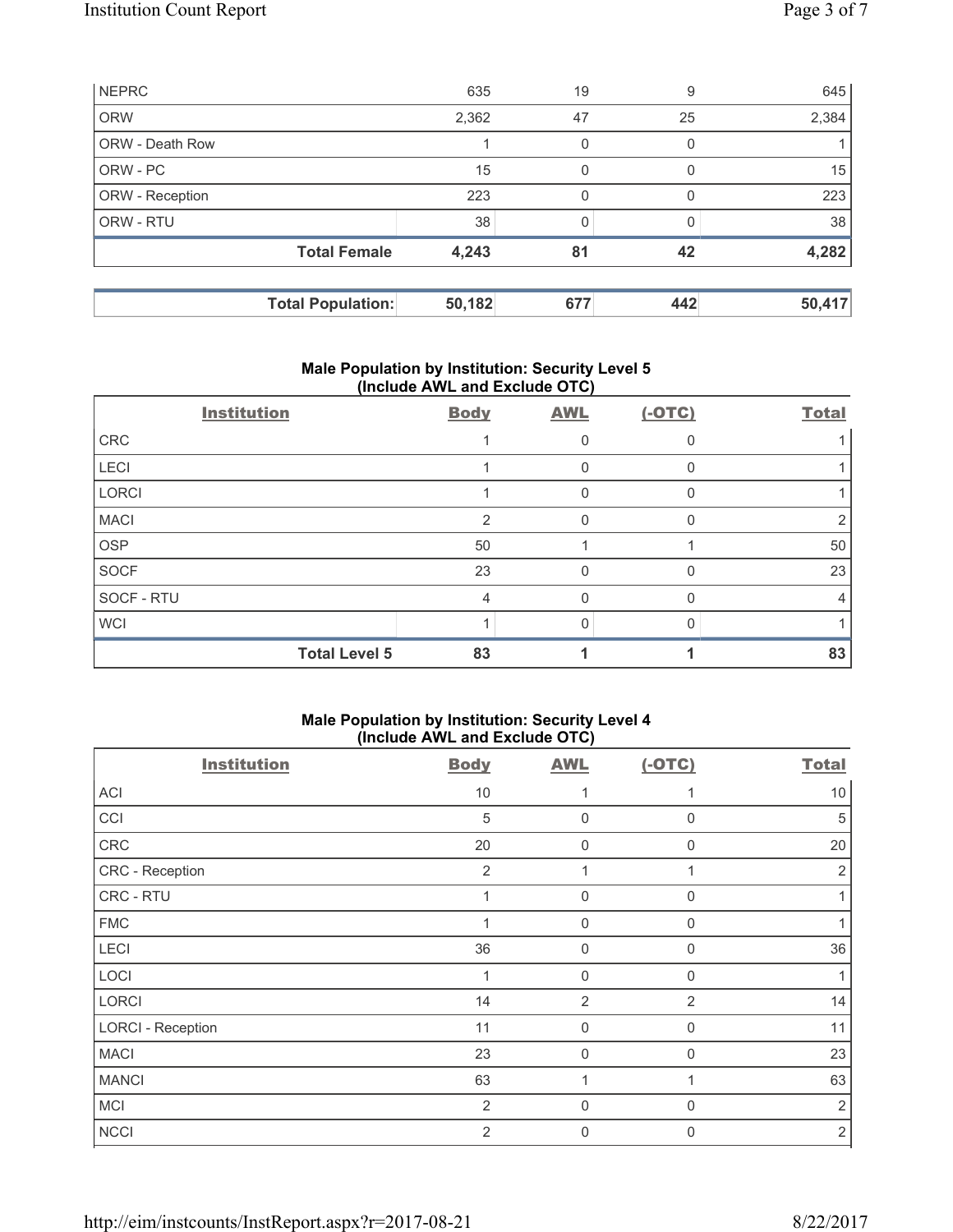| <b>NCI</b>       |                      | $\overline{2}$   | $\mathbf 0$    | $\mathsf{0}$   | $\sqrt{2}$     |
|------------------|----------------------|------------------|----------------|----------------|----------------|
| OSP              |                      | 421              | $\overline{2}$ | $\overline{2}$ | 421            |
| PCI              |                      | 1                | 0              | 0              | 1              |
| RCI              |                      | 18               | $\mathbf 0$    | $\Omega$       | 18             |
| <b>RICI</b>      |                      | $\overline{2}$   | $\mathbf 0$    | 0              | $\overline{2}$ |
| SCI              |                      | $10$             | $\mathbf 0$    | $\mathbf 0$    | 10             |
| SOCF             |                      | 1,210            | 12             | 10             | 1,212          |
| SOCF - RTU       |                      | 57               | $\mathbf 0$    | $\mathbf 0$    | 57             |
| <b>TCI</b>       |                      | $\boldsymbol{9}$ | $\mathbf 0$    | 0              | 9              |
| <b>TOCI</b>      |                      | 209              | 4              | 4              | 209            |
| <b>TOCI - PC</b> |                      | 19               | $\mathbf 0$    | $\mathbf 0$    | 19             |
| <b>WCI</b>       |                      | 10               | 0              | 0              | 10             |
| WCI - RTU        |                      | $\overline{A}$   | $\mathbf{0}$   | U              | 1              |
|                  | <b>Total Level 4</b> | 2,160            | 23             | 21             | 2,162          |

# **Male Population by Institution: Security Level 3 (Include AWL and Exclude OTC)**

| <b>Institution</b>                | <b>Body</b>    | <b>AWL</b>          | $(-OTC)$    | <b>Total</b>   |
|-----------------------------------|----------------|---------------------|-------------|----------------|
| <b>ACI</b>                        | 18             | $\mathsf{0}$        | $\mathbf 0$ | 18             |
| ACI-PC                            | $\mathbf{1}$   | $\mathsf 0$         | $\mathsf 0$ | $\mathbf 1$    |
| <b>ACI - RTU</b>                  | $\mathbf{1}$   | $\mathsf 0$         | $\mathsf 0$ | $\mathbf{1}$   |
| <b>BECI</b>                       | $\overline{2}$ | $\mathsf{O}\xspace$ | $\mathsf 0$ | $\overline{2}$ |
| CCI                               | $\mathbf{1}$   | $\mathbf 0$         | $\mathsf 0$ | $\mathbf{1}$   |
| <b>CRC</b>                        | 75             | $\overline{5}$      | $\mathsf 3$ | 77             |
| CRC - Cadre                       | 133            | $\mathsf{O}\xspace$ | $\mathsf 0$ | 133            |
| CRC - Reception                   | 481            | 13                  | 11          | 483            |
| CRC - RTU                         | 51             | $\mathsf{O}\xspace$ | $\mathbf 0$ | 51             |
| CRC - Youth                       | $\mathbf{1}$   | $\mathsf{O}\xspace$ | $\mathsf 0$ | 1              |
| <b>FMC</b>                        | 5              | $\mathbf 1$         | $\mathsf 0$ | 6              |
| FMC - Intensive Care - Male (CMC) | $\mathfrak{S}$ | $\mathbf 0$         | $\mathsf 0$ | $\mathsf 3$    |
| LECI                              | 2,208          | 18                  | 16          | 2,210          |
| LECI - Camp                       | $\mathbf{1}$   | $\mathsf 0$         | $\mathbf 0$ | 1              |
| LOCI                              | 3              | $\mathbf 0$         | $\mathbf 0$ | $\mathfrak{S}$ |
| <b>LORCI</b>                      | 43             | 17                  | 15          | 45             |
| <b>LORCI - Cadre</b>              | 91             | $\mathbf{1}$        | $\mathsf 0$ | 92             |
| <b>LORCI - Reception</b>          | 446            | $\mathbf{1}$        | 1           | 446            |
| <b>MACI</b>                       | 965            | 5                   | 1           | 969            |
| <b>MANCI</b>                      | 2,211          | 27                  | 19          | 2,219          |
| MCI                               | $\overline{2}$ | $\mathbf 0$         | $\mathsf 0$ | $\overline{2}$ |
| MCI - Camp                        | $\mathbf{1}$   | $\mathbf 0$         | $\mathsf 0$ | 1              |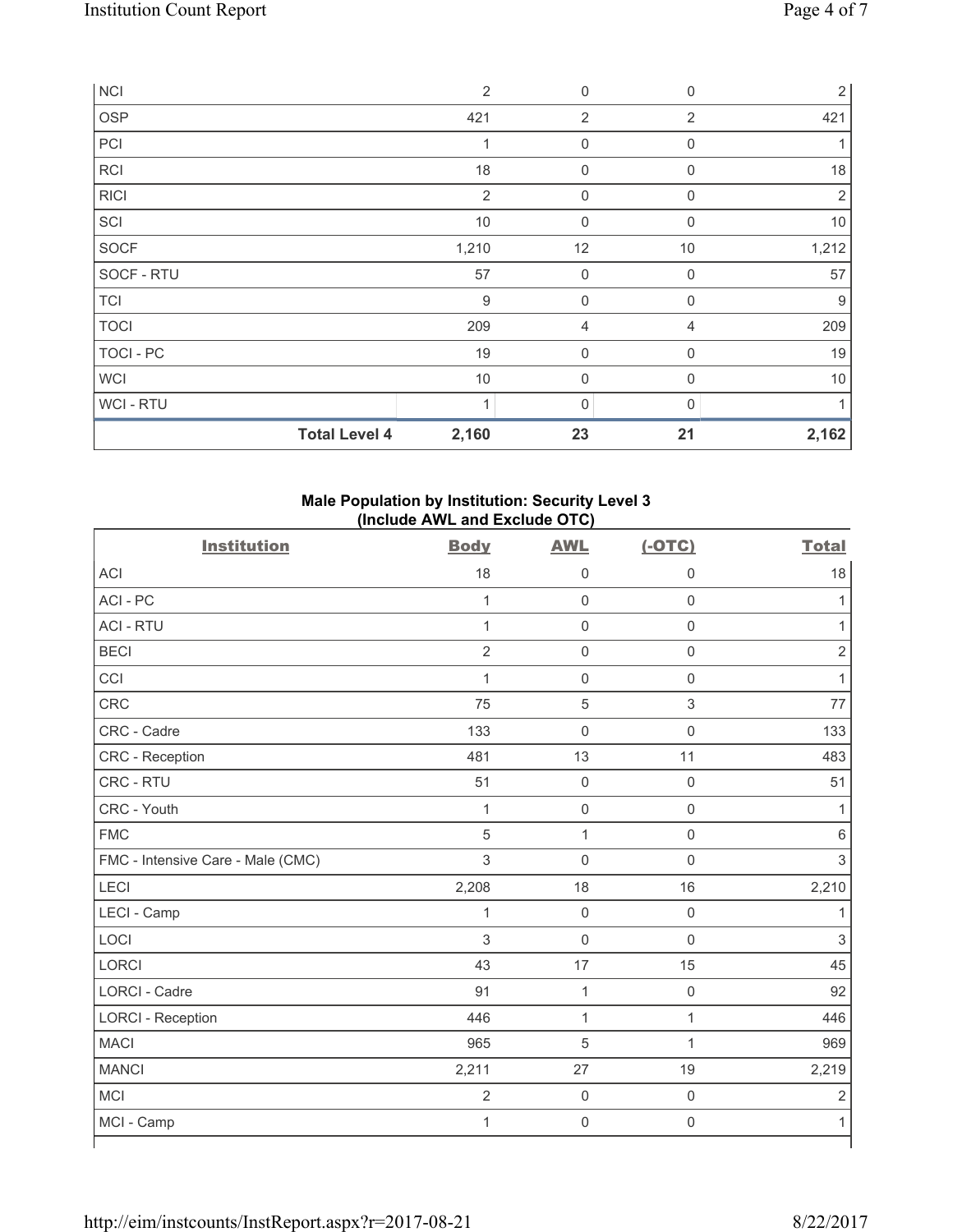| <b>NCCI</b>      |                      | $\sqrt{5}$   | 1           | 1              | 5      |
|------------------|----------------------|--------------|-------------|----------------|--------|
| <b>NCI</b>       |                      | $\mathbf 1$  | 0           | $\mathbf 0$    |        |
| <b>NEOCC</b>     |                      | 30           | $\mathbf 0$ | $\mathsf 0$    | 30     |
| <b>OSP</b>       |                      | 3            | $\mathbf 0$ | $\mathbf 0$    | 3      |
| PCI              |                      | 27           | $\mathbf 0$ | $\Omega$       | 27     |
| <b>RCI</b>       |                      | 1,870        | 22          | 15             | 1,877  |
| <b>RICI</b>      |                      | 6            | $\mathbf 0$ | $\mathbf 0$    | 6      |
| SCI              |                      | $\mathbf 1$  | $\mathbf 0$ | $\mathbf 0$    |        |
| SOCF             |                      | $\mathbf{1}$ | $\mathbf 0$ | $\mathbf 0$    |        |
| SOCF - RTU       |                      | $\mathbf 1$  | $\mathbf 0$ | $\mathbf 0$    |        |
| <b>TCI</b>       |                      | 1,036        | 9           | $\,8\,$        | 1,037  |
| TCI - Camp       |                      | 1            | $\mathbf 0$ | $\mathbf 0$    |        |
| <b>TOCI</b>      |                      | 502          | 4           | $\overline{2}$ | 504    |
| <b>TOCI - PC</b> |                      | 77           | $\mathbf 0$ | $\mathbf 0$    | 77     |
| <b>WCI</b>       |                      | 1,190        | 6           | 4              | 1,192  |
| WCI - RTU        |                      | $30\,$       | 0           | $\Omega$       | $30\,$ |
|                  | <b>Total Level 3</b> | 11,524       | 130         | 96             | 11,558 |

# **Male Population by Institution: Security Level 2 (Include AWL and Exclude OTC)**

| <b>Institution</b>                | <b>Body</b>    | <b>AWL</b>     | $(-OTC)$            | <b>Total</b>   |
|-----------------------------------|----------------|----------------|---------------------|----------------|
| <b>ACI</b>                        | 697            | 11             | 6                   | 702            |
| ACI - PC                          | 64             | $\mathbf 0$    | $\mathsf{O}\xspace$ | 64             |
| <b>ACI - RTU</b>                  | 73             | $\mathbf 0$    | $\mathsf 0$         | 73             |
| <b>BECI</b>                       | 1,413          | 19             | 11                  | 1,421          |
| CCI                               | 1,915          | 20             | 16                  | 1,919          |
| CRC                               | 168            | 8              | $\,6\,$             | 170            |
| CRC - Cadre                       | 105            | $\mathbf 0$    | $\mathbf 0$         | 105            |
| CRC - Reception                   | 331            | 13             | 12                  | 332            |
| CRC - RTU                         | $\overline{2}$ | $\mathbf 0$    | $\mathbf 0$         | $\overline{2}$ |
| <b>FMC</b>                        | $\overline{7}$ | $\overline{2}$ | $\mathsf{O}\xspace$ | 9              |
| FMC - Intensive Care - Male (CMC) | 15             | $\mathbf 0$    | $\mathsf 0$         | 15             |
| GCI                               | 555            | 6              | 5                   | 556            |
| <b>GCI-RTU</b>                    | 41             | $\mathbf 0$    | $\mathsf{O}\xspace$ | 41             |
| <b>LAECI</b>                      | 1,093          | 18             | 16                  | 1,095          |
| LECI                              | 1              | $\mathbf 0$    | $\mathsf{O}\xspace$ | 1              |
| LOCI                              | 1,255          | 8              | 6                   | 1,257          |
| LORCI                             | 112            | 24             | 23                  | 113            |
| LORCI - Cadre                     | 46             | $\mathbf 0$    | $\mathsf{O}\xspace$ | 46             |
| <b>LORCI - Reception</b>          | 325            | 1              | $\mathbf 0$         | 326            |
|                                   |                |                |                     |                |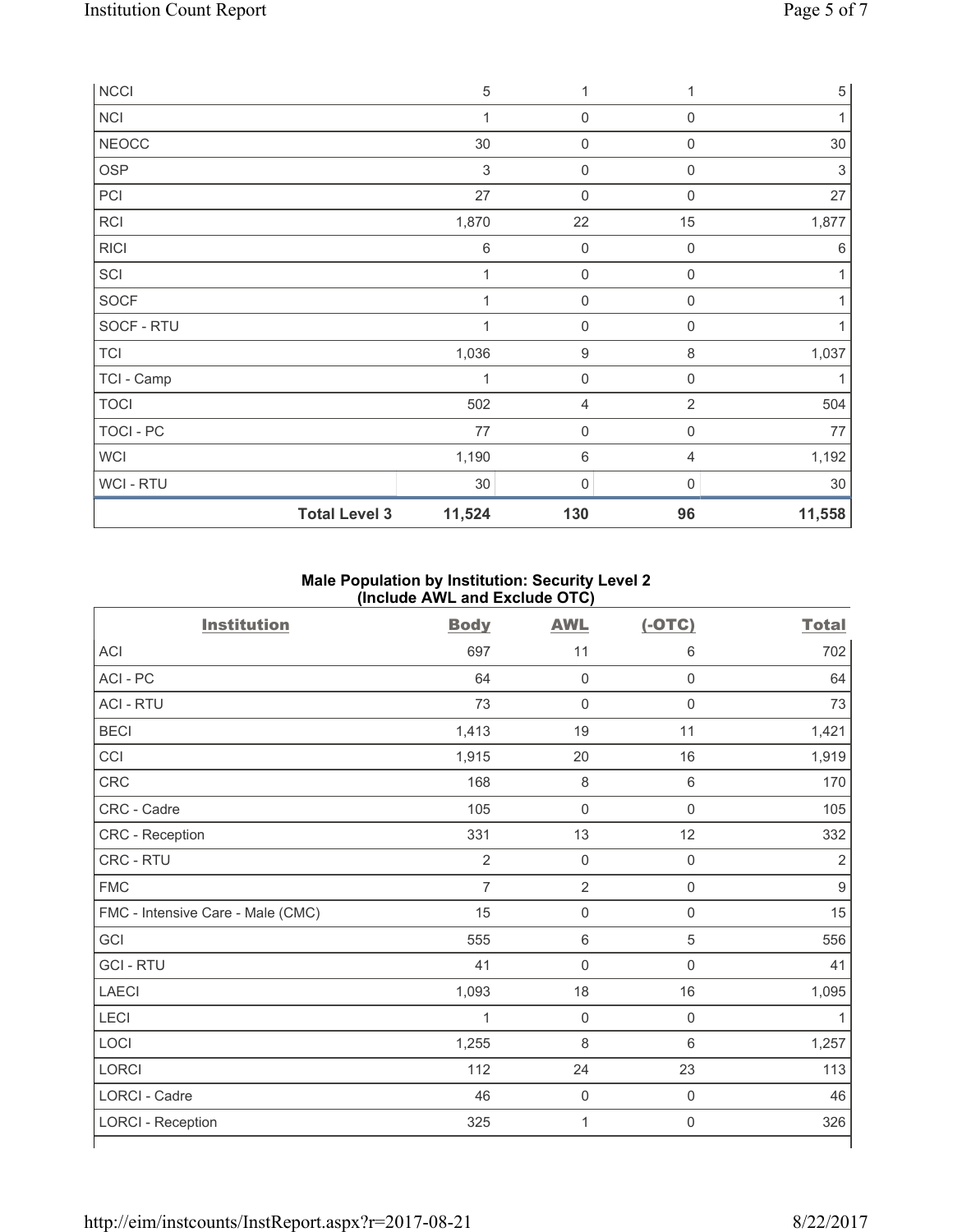| <b>MACI</b>  |                      | 69             | $\overline{2}$      | $\overline{2}$   | 69             |
|--------------|----------------------|----------------|---------------------|------------------|----------------|
| <b>MANCI</b> |                      | 8              | $\mathbf 0$         | $\boldsymbol{0}$ | 8              |
| <b>MCI</b>   |                      | 1,476          | $18$                | 14               | 1,480          |
| MCI - Camp   |                      | 1              | $\mathsf{O}\xspace$ | $\mathbf 0$      |                |
| <b>NCCI</b>  |                      | 1,381          | 18                  | 15               | 1,384          |
| <b>NCI</b>   |                      | 1,680          | 29                  | 19               | 1,690          |
| <b>OSP</b>   |                      | 1              | $\mathsf{O}\xspace$ | $\mathbf 0$      |                |
| OSP - Camp   |                      | 0              | 1                   | 1                | $\mathbf 0$    |
| PCI          |                      | 718            | 18                  | 4                | 732            |
| <b>RCI</b>   |                      | 149            | 1                   | $\boldsymbol{0}$ | 150            |
| <b>RICI</b>  |                      | 1,522          | 30                  | 23               | 1,529          |
| SCI          |                      | 937            | 12                  | 10               | 939            |
| <b>TCI</b>   |                      | $\overline{2}$ | $\mathsf{O}\xspace$ | $\mathbf 0$      | $\overline{2}$ |
| <b>TOCI</b>  |                      | $\sqrt{5}$     | $\mathsf{O}\xspace$ | $\mathbf 0$      | $\sqrt{5}$     |
| WCI          |                      | 3              | 0                   | $\Omega$         | 3              |
|              | <b>Total Level 2</b> | 16,170         | 259                 | 189              | 16,240         |

# **Male Population by Institution: Security Level 1 (Include AWL and Exclude OTC)**

| <br>. ,                           |             |                     |                     |                  |  |  |
|-----------------------------------|-------------|---------------------|---------------------|------------------|--|--|
| <b>Institution</b>                | <b>Body</b> | <b>AWL</b>          | $(-OTC)$            | <b>Total</b>     |  |  |
| ACI                               | 653         | 5                   | 0                   | 658              |  |  |
| ACI-PC                            | 1           | $\mathsf 0$         | $\mathsf{O}\xspace$ | $\mathbf{1}$     |  |  |
| <b>ACI - RTU</b>                  | 33          | $\mathbf 0$         | $\mathsf{O}\xspace$ | 33               |  |  |
| <b>BECI</b>                       | 802         | 20                  | 8                   | 814              |  |  |
| <b>BECI - Camp</b>                | 490         | $\mathbf 0$         | $\mathsf{O}\xspace$ | 490              |  |  |
| CCI                               | 688         | $\sqrt{2}$          | $\mathsf{O}\xspace$ | 690              |  |  |
| <b>CRC</b>                        | 79          | $\sqrt{3}$          | $\overline{2}$      | 80               |  |  |
| CRC - Reception                   | 168         | $\,6\,$             | 4                   | 170              |  |  |
| CRC - RTU                         | 1           | $\mathsf{O}\xspace$ | $\mathsf{O}\xspace$ | $\mathbf{1}$     |  |  |
| <b>FMC</b>                        | 408         | $\,6\,$             | 3                   | 411              |  |  |
| FMC - Intensive Care - Male (CMC) | 24          | $\mathbf 0$         | $\mathsf{O}\xspace$ | 24               |  |  |
| GCI                               | 570         | 19                  | $\overline{7}$      | 582              |  |  |
| GCI - Camp                        | 755         | $\mathbf 1$         | 1                   | 755              |  |  |
| <b>GCI-RTU</b>                    | 15          | $\mathbf 0$         | $\mathsf 0$         | 15               |  |  |
| <b>LAECI</b>                      | 684         | $\boldsymbol{9}$    | 8                   | 685              |  |  |
| <b>LECI</b>                       | 3           | 1                   | $\mathbf{1}$        | $\,$ 3 $\,$      |  |  |
| LECI - Camp                       | 190         | $\mathsf{O}\xspace$ | $\mathsf{O}\xspace$ | 190              |  |  |
| LOCI                              | 1,030       | 5                   | 1                   | 1,034            |  |  |
| <b>LORCI</b>                      | 48          | $\overline{7}$      | $\overline{7}$      | 48               |  |  |
| <b>LORCI - Cadre</b>              | 9           | $\mathbf 0$         | 0                   | $\boldsymbol{9}$ |  |  |
|                                   |             |                     |                     |                  |  |  |

٦